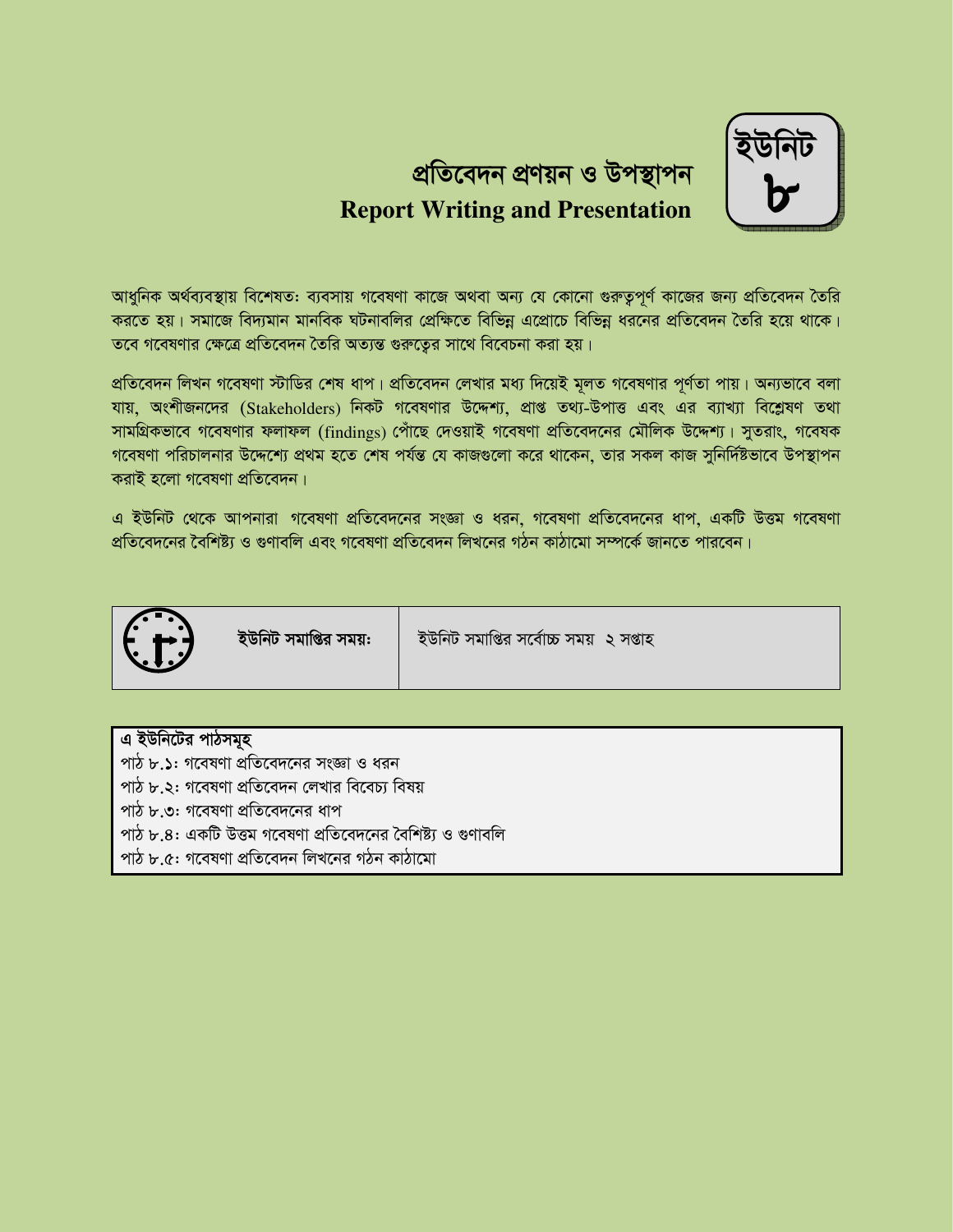## গবেষণা প্রতিবেদনের সংজ্ঞা ও ধরন <u>পাঠ ৮.১</u> **Definition and Types of Research Report**



এ পাঠ শেষে আপনি–

- গবেষণা প্রতিবেদনের ধারণা ব্যাখ্যা করতে পারবেন।
- বিভিন্ন ধরনের গবেষণা প্রতিবেদন তৈরি করতে পারবেন।

#### গবেষণা প্রতিবেদনের সংজ্ঞা

#### **Definition of Research Report**

যে লিখিত প্রক্রিয়ার মাধ্যমে গবেষণালব্ধ ফলাফল উপস্থাপন করা হয়, তাকে গবেষণা প্রতিবেদন বলে। একজন গবেষকের অন্যতম গুরুতুপূর্ণ কাজ হলো প্রতিবেদন লিখন। গবেষণা প্রতিবেদন গবেষক ও সকল অংশীজনদের (Stakeholders) মধ্যে যোগসূত্র স্থাপন করে। কোনো বিষয়ে গবেষণার উদ্দেশ্যে যে সকল তথ্য উপাত্ত সংগ্রহ করা হয়। তার সংক্ষিপ্ত, সাবলীল ও সামঞ্জস্যপূর্ণ বিবরণ হলো গবেষণা প্রতিবেদন। অন্যভাবে বলা যায়, কোনো গবেষণা সমস্যায় কী ধরনের কাৰ্যাবলি সম্পাদন করা হয়েছে এবং কীভাবে তার সমাধান করা হয়েছে, সে সম্পর্কে বিস্তারিত উপস্থাপনাই হলো গবেষণা প্রতিবেদন। যেমন- শেয়ার বাজার সম্পর্কিত প্রতিবেদন।

G.R. Terry এর মতে, `A research report is a formal presentation of summary informatin dealing with utilization of resources or status of progress making decisions and directing activities.'

Petter Littleবলেন. "গবেষণা প্রতিবেদন হলো গবেষণার চূড়ান্ত ফল. যাতে পর্যবেক্ষণ, পরীক্ষণ ও অনুসন্ধানের মাধ্যমে প্রাপ্ত বিষয়াদির বিবরণ থাকে এবং এর সাথে যুক্ত হয় সুপারিশ ও উপসংহার।"

Goode and Hatt 4 थे शत्र बदन, 'Research report is the final stage of the research, and its purpose is to convey to interested persons the whole result of the study, in sufficient detail and so arranged as to enable each reader to comprehend the data to determine for himself the validity of the conclusions.'

অৰ্থাৎ "গবেষণা প্ৰতিবেদন হচ্ছে গবেষণার সৰ্বশেষ ধাপ এবং এর লক্ষ্য হচ্ছে যারা গবেষণার সম্পূর্ণ ফলাফল এবং সিদ্ধান্তসমূহ জানতে আগ্রহী, তাদের নিকট তা বিস্তারিতভাবে উপস্থাপন করা, যাতে তারা এগুলো সহজে অনুধাবন করতে পারে।"

সুতরাং গবেষণার উদ্দেশ্যে কোনো সুনির্দিষ্ট বিষয়, অবস্থা বা ফলাফল সম্পর্কে যথাযথ পর্যবেক্ষণ, পর্যালোচনা, বিচার-বিশ্লেষণের মাধ্যমে যে ধারাবাহিক, সংক্ষিপ্ত, সাবলীল ও আনুষ্ঠানিক বিবৃতি প্রস্তুত করা হয়, তাকে গবেষণা প্রতিবেদন বলে ।

#### গবেষণা প্রতিবেদনের ধরন

#### **Types of Research Report**

গবেষণা প্রতিবেদন এর দীর্ঘতার ওপর ভিত্তি করে বিভিন্ন প্রকার হতে পারে। যেমন- ব্যবসায় প্রতিষ্ঠানসমূহ চিঠির বা পত্রের আকারে অর্থাৎ এক বা দু পৃষ্ঠার রিপোর্ট পছন্দ করে। ব্যাংক, বিমা, আর্থিক প্রতিষ্ঠানসমূহ তাদের ক্রেতাবা ভোক্তা ও শেয়ারহোল্ডারদের জন্য সংক্ষিপ্ত আকারের টেব্রলেশন বা ব্যালেন্স শিটসমদ্ধ প্রতিবেদন পছন্দ করে। গণিতবিদগণ তাদের অনুসন্ধান প্রতিবেদনে বীজগাণিতিক প্রতীকণ্ডচ্ছ (algebraic notations) ব্যবহার করে থাকেন।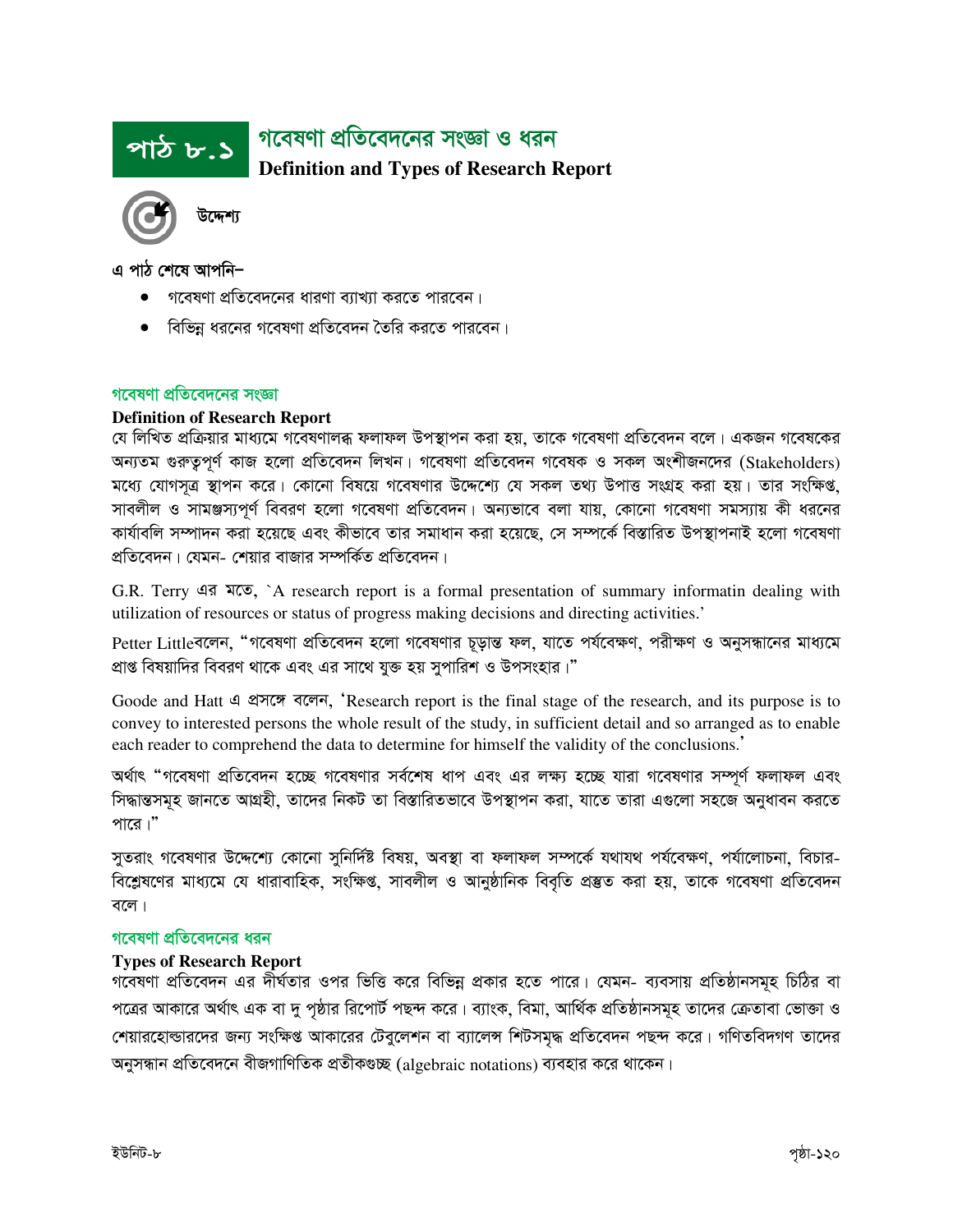রসায়নবিদগণ প্রতিবেদন ফলাফলে বিভিন্ন প্রকার রাসায়নিক প্রতীক ও সংকেত ব্যবহারে অভ্যস্ত। সাহিত্যিকগণ সাধারণত বড় রিপোর্টের মাধ্যমে তাদের সমালোচনামূলক বিশ্লেষণ করে থাকে। শিক্ষা ও মনোবিজ্ঞান ফিল্ডে গবেষণার ফলাফল পরীক্ষণ নির্ভর ও বিস্তারিত পরিসংখ্যানিক টেবুলেশন আকারে পেশ করা হয়। ক্লিনিক্যাল মনোবিজ্ঞানী ও সামাজিক রোগবিদ্যাবিদগণ কেস বৃত্তান্ত (case history) আকারে অনুসন্ধান রিপোর্ট প্রকাশ করে।

বর্তমানে দৈনিক সংবাদপত্রও এক ধরনের প্রতিবেদন লিখনের ধরন বা স্টাইল। কারণ অনুসন্ধানী সাংবাদিকতা ও সংবাদ উপস্থাপন এক ধরনের প্রতিবেদন লিখন। তাছাড়া পুস্তক সমালোচনাও রিপোর্ট লিখনের অন্তর্ভুক্ত। এম. ফিল থিসিস (thesis) এবং পিএইচ.ডি. অভিসন্দর্ভ (dissertation) প্রতিবেদন লিখনের অন্যতম উদাহরণ।

তারপরেও গবেষণা প্রতিবেদনকে মোটামুটি দুভাগে ভাগ করা যায়। যথা:-

- (ক) টেকনিক্যাল প্ৰতিবেদন (Technical report)
- (খ) জনপ্ৰিয় প্ৰতিবেদন (Popular report)

নিম্নে এদের সম্পর্কে আলোচনা করা হলো:

#### (ক) টেকনিক্যাল প্ৰতিবেদন (Technical report)

যেখানে গবেষণার পূর্ণাঙ্গ লিখিত প্রতিবেদন উপস্থাপন ও জনগণের নিকট তা প্রচার করা প্রয়োজন সেখানে টেকনিক্যাল প্রতিবেদন ব্যবহার করা হয়।

টেকনিক্যাল প্রতিবেদনে যে বিষয়গুলোর ওপর গুরুত্বারোপ করা হয়, তাহলো (i) প্রায়োগিক পদ্ধতি (ii) গবেষণা বিষয়বস্তু সম্পর্কিত অনুমান (iii) গবেষণার সীমাবদ্ধতা ও সমর্থিত ডেটাসহ ফলাফলের বিস্তারিত উপস্থাপন।

টেকনিক্যাল রিপোর্টের সাধারণ রূপরেখা নিম্নরূপ:

- (১) **ফলাফলের সারসংক্ষেপ (Summary of results):** প্রধান ফলাফলের সংক্ষিপ্ত পর্যালোচনা যা দুই বা তিন পৃষ্ঠার মধ্যে সীমাবদ্ধ থাকবে।
- $\lambda$ ) গবেষণার প্রকৃতি (Nature of the study): গবেষণার সাধারণ উদ্দেশ্যের বর্ণনা, অপারেশনাল টার্মে সমস্যা চিহ্নিতকরণ, কার্যকরি অনুমান প্রণয়ন, প্রয়োজনীয় ডেটা ও ডেটা বিশ্লেষণের প্রকারভেদ উল্লেখ থাকে।
- (৩) **প্রযুক্তি পদ্ধতি (Methods emploved): নমু**না সংগ্রহ থেকে নমুনা নকশাকরণ বিষয়ক যে সকল পদ্ধতি ব্যবহৃত হয়েছে তার উল্লেখ থাকবে।
- (৪) **ডেটা (Data):** প্ৰতিবেদন প্ৰস্তুতকালে ডেটা সম্পৰ্কিত বিস্তারিত উপস্থাপন করতে হয়।
- (৫) ডেটা বিশ্লেষণ ও ফলাফল উপস্থাপন (Analysis of data and presentation of findings): ডেটা বিশ্লেষণ এবং কারণ অনুসন্ধানের মাধ্যমে যে ফলাফল পাওয়া যায় তা বিস্তারিতভাবে উপস্থাপন করা হয়।
- (৬) উপসংহার (Conclusions): গবেষণার ফলাফলের বিস্তারিত সারসংক্ষেপ এবং পলিসি প্রণয়নে এর তাৎপর্যতা ব্যাখ্যা করা হয়।
- (৭) **গ্রন্থপঞ্জি (Bibliography):** প্রতিবেদন প্রণয়নে সকল রেফারেঙ্গ এ অংশে লিপিবদ্ধ করা হয়।
- (৮) টে**কনিক্যাল পরিশিষ্ট (Technical appendices):** গবেষণায় ব্যবহৃত প্রশ্নমালা, গাণিতিক ডেরিভেশনস, বিবরণ ইত্যাদি টেকনিক্যাল বিষয়সমূহ সংযুক্ত করা হয়।
- (৯) **নির্ঘন্ট (Index):** নির্ঘন্ট অবশ্যই প্রস্তুত করে তা প্রতিবেদনের শেষে অপরিবর্তনীয়ভাবে যুক্ত করতে হবে।

(খ) জনপ্রিয় প্রতিবেদন (Popular report): এ ধরনের প্রতিবেদন নীতি নির্ধারণের (policy implications) জন্য প্রণয়ন করা হয়। এ প্রতিবেদনের মূল উদ্দেশ্য হলো টেকনিক্যাল টার্ম বাদ দিয়ে সহজ- সরল ও আকর্ষণীয়ভাবে গবেষণা ফলাফলকে উপস্থাপন করা।

এতে পরিসংখ্যানিক টেবিল, চার্ট, গ্রাফ এমনকি কার্টুনও ব্যবহার করা হয়। জনপ্রিয় প্রতিবেদনের সাধারণ রূপরেখা নিমুরূপ: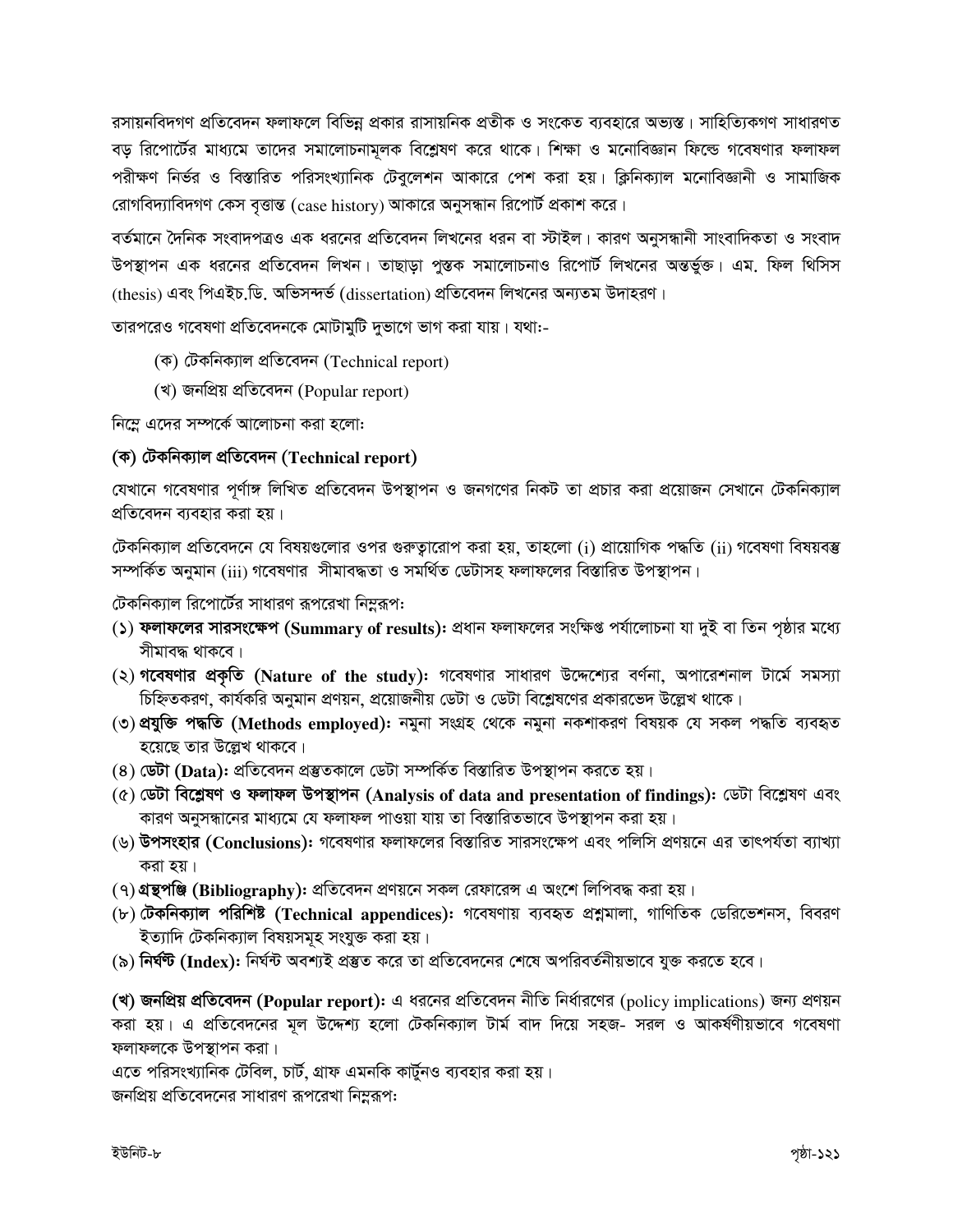- (5) ফলাফল ও তার প্রয়োগ (The findings and their implications)
- (২) কার্যকর পদক্ষেপের জন্য সুপারিশ (Recommendatins for action)
- (৩) গবেষণার উদ্দেশ্য (Objective of the study)
- (8) প্ৰযুক্ত পদ্ধতি(Methods employed)
- $($ ৫) ফলাফল (Results)
- (৬) টেকনিক্যাল পরিশিষ্ট (Technical appendices)

পরিশেষে বলা যায় উপরিউক্ত আলোচিত প্রতিবেদন দুটির মধ্যে বেশ কিছু পার্থক্য বিদ্যামান। প্রতিবেদন প্রণয়নকালে গবেষককে এ বিষয়ে সতর্ক দৃষ্টি রাখতে হবে।

### সারসংক্ষেপ

গবেষণা প্রতিবেদন হচ্ছে গবেষণার সর্বশেষ ধাপ এবং এর লক্ষ্য হচ্ছে যারা গবেষণার সম্পূর্ণ ফলাফল এবং সিদ্ধান্তসমূহ জানতে আগ্রহী, তাদের নিকট তা বিস্তারিতভাবে উপস্থাপন করা, যাতে তারা এগুলো সহজে অনুধাবন করতে পারে। গবেষণা প্রতিবেদনকে মোটামুটি দুভাগে ভাগ করা যায়। যথা: (ক) টেকনিক্যাল রিপোর্ট ও (খ) জনপ্রিয় রিপোর্ট। যেখানে গবেষণার পূর্ণাঙ্গ লিখিত প্রতিবেদন উপস্থাপন ও জনগণের নিকট তা প্রচার করা প্রয়োজন সেখানে টেকনিক্যাল প্রতিবেদন ব্যবহার করা হয়। জনপ্রিয় প্রতিবেদন নীতি নির্ধারণের (policy implications) জন্য প্রণয়ন করা হয়। এ প্রতিবেদনের মূল উদ্দেশ্য হলো টেকনিক্যাল টার্ম বাদ দিয়ে সহজ সরল ও আকর্ষণীয়ভাবে গবেষণা ফলাফলকে উপস্থাপন করা।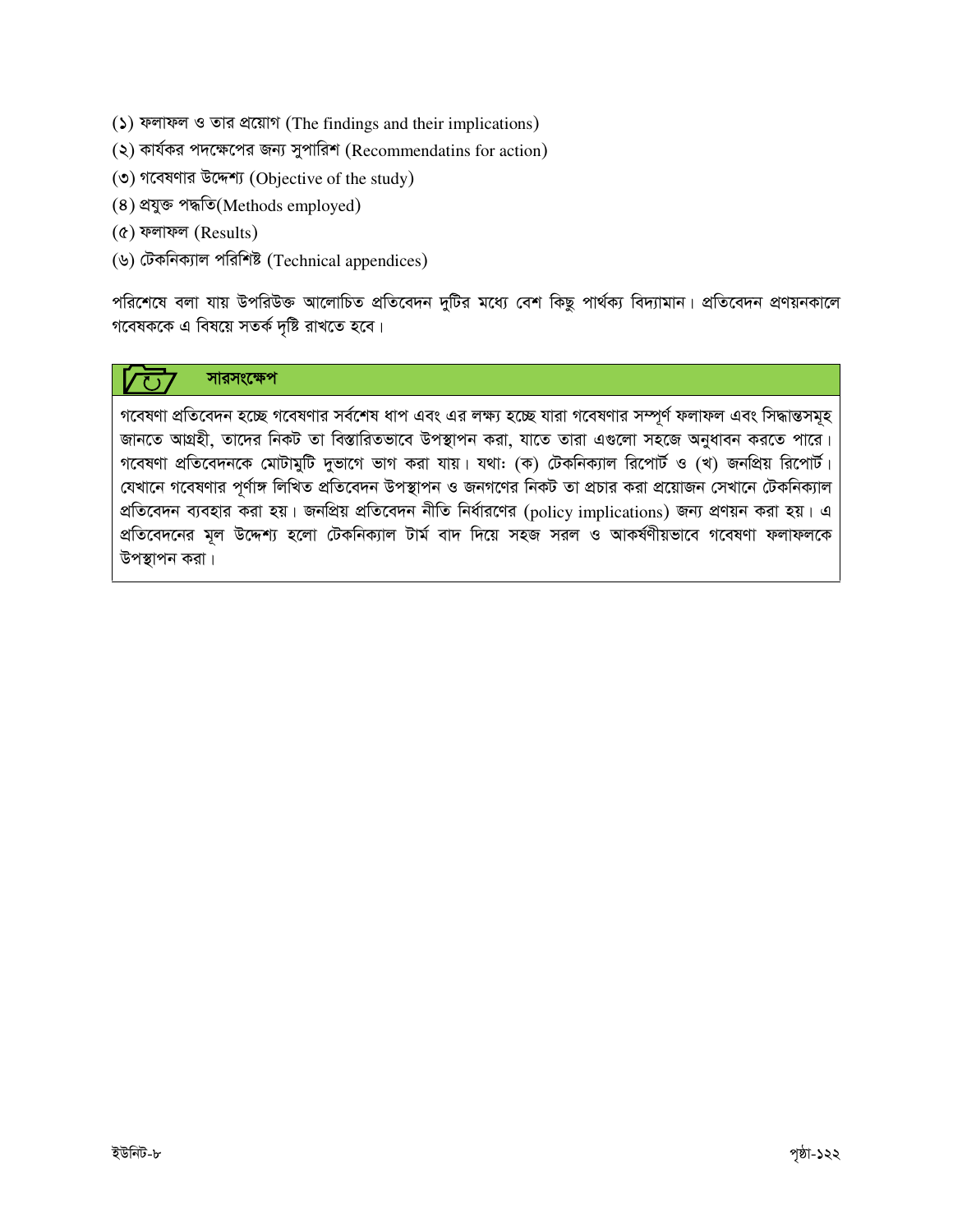#### গবেষণা প্রতিবেদন লেখার বিবেচ্য বিষয় পাঠ ৮.২ **Considering Factors of Research Report Writing**



এ পাঠ শেষে আপনি–

গবেষণা প্রতিবেদন লেখার বিবেচ্য বিষয় ব্যাখ্যা করতে পারবেন।

#### গবেষণা প্রতিবেদন লেখার বিবেচ্য বিষয়

#### **Considering Factors of Recearch Report Writing**

গবেষণা প্রতিবেদন হলো একটি লিখিত উপস্থাপনা যার দ্বারা গবেষণার ফলাফল জনগণের অবহিত করার জন্য প্রচার করা হয়। গবেষণার সফলতা বা ব্যর্থতা নির্ভর করে উত্তম প্রতিবেদন প্রণয়নের ওপর। তাই প্রতিবেদন রচনার সময় অত্যন্ত সতর্ক থাকতে হয় এবং তা সম্পন্ন করার জন্য নিচের চারটি বিষয়ের দিকে লক্ষ্য রাখতে হয়।

- (ক) প্রতিবেদন প্রণয়নের উদ্দেশ্য কী?
- (খ) কাদের জন্য প্রতিবেদন প্রণয়ন করা হচ্ছে?
- (গ) কী তথ্যাদি উপস্থাপন করা প্রয়োজন?
- (ঘ) কীভাবে তা উত্তমরূপে উপস্থাপন করা হবে?

একটি সুষ্ঠ গবেষণা প্রতিবেদন তৈরি করতে নিচের বিষয়গুলো বিবেচনা করতে হয়।

(১) পরিকল্পনা (Planning): প্রতিবেদন প্রণয়ন করার জন্য প্রথমেই একটি সুষ্ঠ পরিকল্পনার প্রয়োজন। কখন, কোথায়, কীভাবে, কোন উদ্দেশ্যে প্রতিবেদন প্রণয়ন করতে হবে সে সম্পর্কে গবেষককে পূর্বেই একটি পরিকল্পনা তৈরি করে নিতে হবে।

(২) সুস্পষ্ট উদ্দেশ্য (Clear objectives): প্রতিবেদন তৈরির সময় খেয়াল রাখতে হবে, যাতে প্রতিবেদনের উদ্দেশ্যসমূহ সম্পষ্ট থাকে। কেননা কী উদ্দেশ্যে প্রতিবেদন প্রণয়ন হচ্ছে সে সম্পর্কে সম্পষ্ট ধারণা না থাকলে পাঠকের নিকট তা গ্ৰহণযোগ্য হবে না।

(৩) সুনির্দিষ্ট কাঠামো অনুসরণ (Folowing specific structure): প্রতিবেদন প্রণয়নের সুনির্দিষ্ট একটি কাঠামো আছে, যা অনুসরণ করলে সকলের নিকট তা আকর্ষণীয় ও গ্রহণযোগ্য হবে।

(8) সুস্পষ্ট বক্তব্য (Clear statement): প্রতিবেদন প্রণয়নের সময় গবেষককে লক্ষ্য রাখতে হবে তিনি যে বক্তব্য উপস্থাপন করেছেন তা যেন স্পষ্ট হয় এবং অংশীজনেরা তা উপলদ্ধি করতে পারেন।

(৫) সহজবোধ্য ও সঠিক ভাষার ব্যবহার (Using easy and appropriate language): প্রতিবেদন প্রণয়নকালে খেয়াল রাখতে হবে এর ভাষা যেন সহজ, সরল ও আকর্ষণীয় হয়। কোনোভাবেই জটিল ভাষা ব্যবহার করা যাবে না। বাক্যে অতীতকাল ও উত্তম পুরুষের ব্যবহার করতে হবে।

(৬) সঠিক শিরোনাম (Accurate title): সঠিক শিরোনাম নির্ধারণ উত্তম প্রতিবেদন রচনার অন্যতম শর্ত। তাছাড়া শিরোনাম দ্বারা প্রতিবেদনের ধরনটি সহজেই অনুমান করা যায়।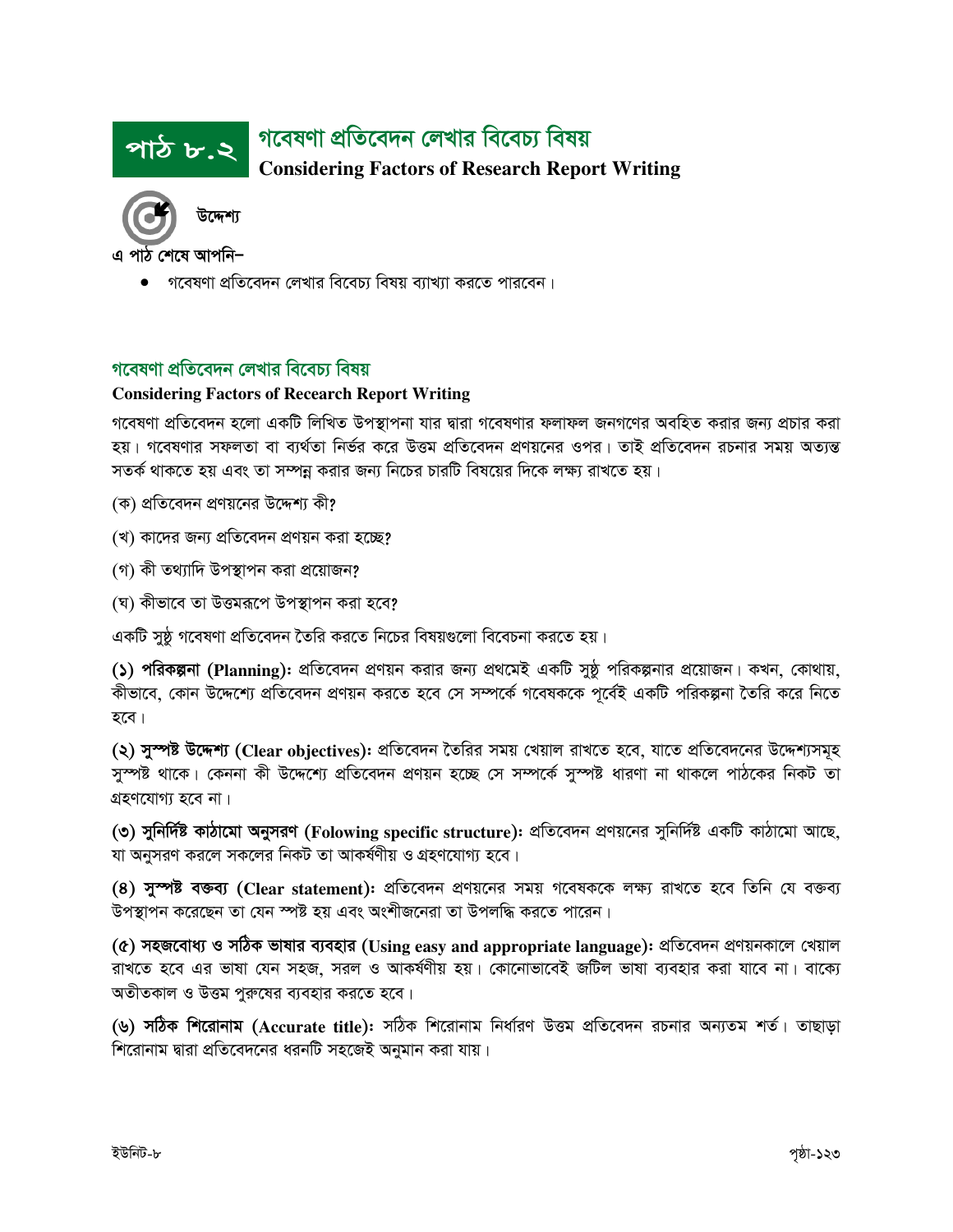(৭) সঠিক প্রত্যয় ও পদবাচ্যের ব্যবহার (Using appropriate concepts and terms): প্রতিবেদন প্রণয়নের সময় যাতে সঠিক প্ৰত্যয় ও পদবাচ্য ব্যবহৃত হয় সেদিকে অবশ্যই লক্ষ্য রাখতে হয়। প্ৰত্যয় ও পদবাচ্য সঠিক ও যথোপযুক্ত না হলে প্রতিবেদনের অর্থ পরিবর্তিত হয়ে যেতে পারে।

(৮) আকর্ষণীয় উপস্থাপন (Attractive presentation): প্রতিবেদনটি সহজবোধ্য, সংক্ষিপ্ত ও আকর্ষণীয় করার জন্য বিভিন্ন প্রকার পরিসংখ্যানিক গ্রাফ, চার্ট, ছক, নকশা, সারণি ব্যবহার করতে হবে। এতে প্রতিবেদনের মান উন্নত হয়।

(৯) সময়মতো উপস্থাপন (Timely presentation): প্রতিবেদন উপস্থাপনে গবেষককে সময়ের দিকটি বেশি বিবেচনা করতে হবে। কারণ সঠিক সময়ে প্রতিবেদনটি উপস্থাপন না করলে এর উপযোগিতা থাকবে না।

(১০) প্রতিবেদনের আকার (Size of the report): প্রতিবেদনের আকার কাম্য (Optimum) হওয়া উচিত। অর্থাৎ এটি যাতে বেশি বড় বা ছোটো না হয়, সেদিকে লক্ষ্য রাখতে হবে।

(১১) অনুচ্ছেদ ব্যবহার (Using of paragraph): প্রতিবেদনের উপস্থাপিত বিষয়বস্তু স্বাতন্ত্র্য, সুন্দর ও সাবলীলভাবে উপস্থাপনের জন্য পৃথক অনুচ্ছেদ ব্যবহার করতে হবে।

(১২) উদ্বৃতি ও পাদটীকা ব্যবহার (Using quotation and footnotes): গবেষণা প্রতিবেদনে উদ্বৃতি ও পাদটীকা ব্যবহার করতে হয়। উদ্বৃতি ব্যবহারের সময় এর উৎস সঠিকভাবে উল্লেখ করতে হয়। এছাড়া কোনো বই বা প্রবন্ধ, থিসিস, অভিসন্দর্ভ থেকে কোনো ধারণা, বক্তব্য বা টেকনিক্যাল শব্দ ব্যবহার করা হলে পাদটীকায় তা উল্লেখ করতে হবে।

(১৩) উপসংহার ও সুপারিশ সংযোজন (Inclusion of conclusion and recommendation): গবেষণা প্রতিবেদনে অবশ্যই উপসংহার ও সুপারিশমালা থাকা আবশ্যক। সুপারিশ হবে যৌক্তিক, বাস্তবসম্মত ও নিরপেক্ষ।

(১৪) স্বাক্ষর ও তারিখ প্রদান (Put signature and data): গবেষণা প্রতিবেদনে অবশ্যই গবেষক বা প্রতিবেদকের নাম, স্বাক্ষর ও প্রতিবেদন প্রণয়নের তারিখ উল্লেখ করতে হবে।

(১৫) কৃতজ্ঞতা ও বিনয় প্রকাশ (Expressing acknowledgement and modesty): গবেষণাকর্ম পরিচালনায় ও প্রতিবেদন প্রণয়নে ভুলক্রটি হতেই পারে তা সীমাবদ্ধতা হিসেবে ধরে স্বীকার করা যুক্তিযুক্ত। এতে ভবিষ্যতে এগুলো সংশোধন করা যায়। তাছাড়া গবেষণাকর্ম পরিচালনায় যে ব্যক্তি বা প্রতিষ্ঠান সহযোগিতা করেছে বা যাদের নিকট থেকে বিভিন্ন তথ্য সংগৃহীত হয়েছে, পরামর্শ গ্রহণ করা হয়েছে তাদের প্রতি বিনয়ের সাথে কতৃজ্ঞতা জ্ঞাপন করতে হয়।

(১৬) সারসংক্ষেপ অন্তর্ভুক্তিকরণ (Inclusion summary): গবেষণা প্রতিবেদনের সাথে সারসংক্ষেপ অন্তর্ভুক্ত করা উচিত। এতে অল্প সময়ে গবেষণা সম্পর্কে সম্যক ধারণা পাওয়া যায়।

পরিশেষে বলা যায়, একটি উত্তম প্রতিবেদন প্রণয়ন করার সময় উপরিউক্ত বিষয়গুলো অবশ্যই অত্যন্ত দক্ষতা ও সতকর্তার সাথে খেয়াল রাখতে হবে। তা না হলে গবেষণা প্রতিবেদন প্রণয়নের উদ্দেশ্য সার্থক হবে না।

#### সারসংক্ষেপ  $\sqrt{1}$

গবেষণা প্রতিবেদন হবে বাস্তবতা নির্ভর ও সম্পুর্ণ। গবেষণা প্রতিবেদন হবে সংক্ষিপ্ত ও আকর্ষণীয়। গবেষণা প্রতিবেদনের ভাষা হবে সুস্পষ্ট, প্রাঞ্জল ও বোধগম্য। গবেষককে বুদ্ধিগত দিক হতে হবে সৎ ও পরিশ্রমী। গবেষণা প্রতিবেদনে শিরোনাম. উদ্দেশ্য, সুপারিশসহ অন্যান্য উপাদান সুনির্দিষ্ট কাঠামো অনুসরণ করে করতে হয়।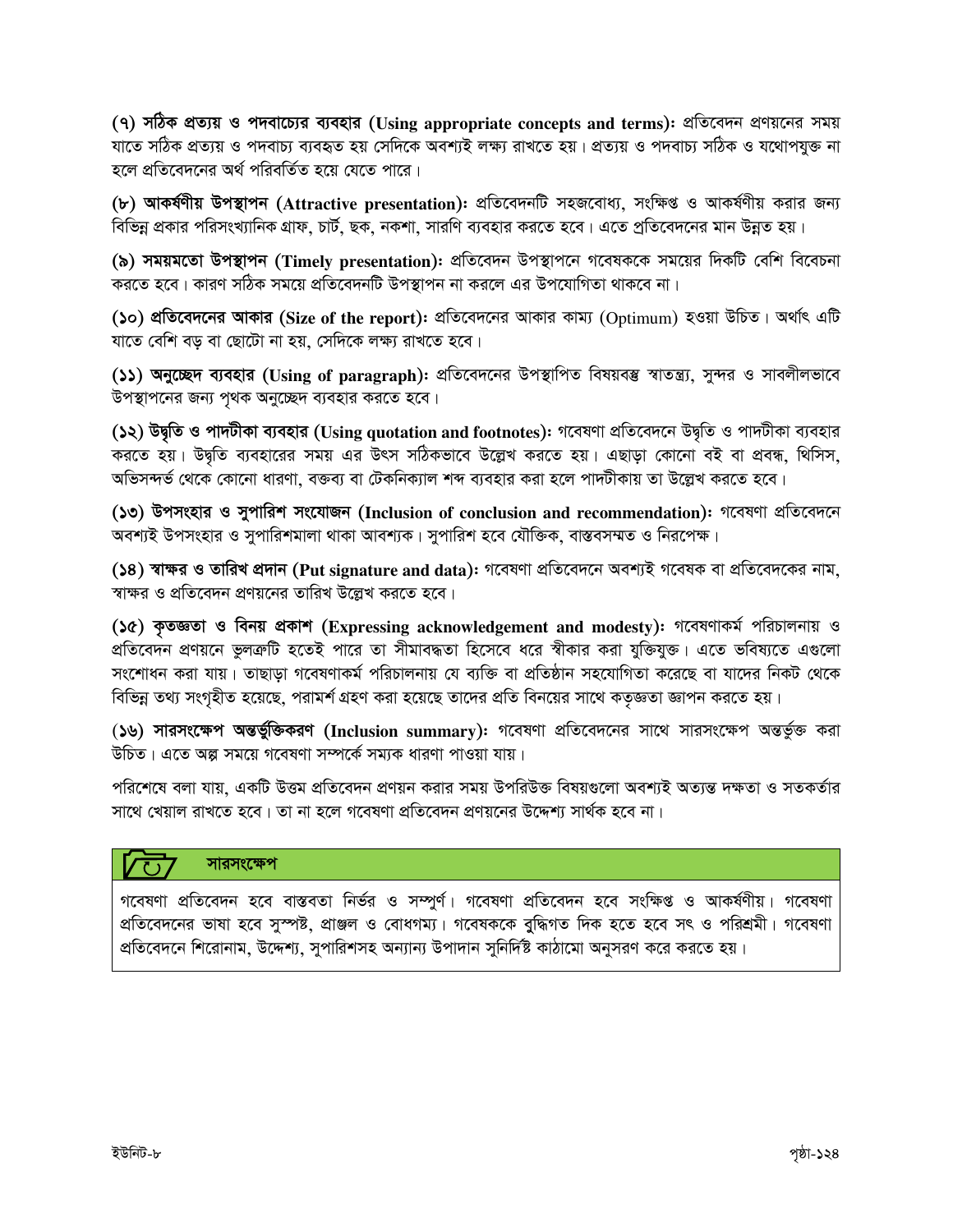

এই পাঠ শেষে আপনি–

• গবেষণা প্রতিবেদনের ধাপ ব্যাখ্যা করতে পারবেন।

#### গবেষণা প্রতিবেদনের ধাপ

#### **Steps of Research Report**

গবেষণাকর্ম প্রকাশ করার অন্যতম প্রধান মাধ্যম হলো প্রতিবেদন। গবেষণার অভীষ্ট অংশীজনদের নিকট এর বিষয়বস্ত, তথ্য-উপাত্ত ও এর প্রকৃতি বিশ্লেষণ, তাৎপর্য ব্যাখ্যাকরণ এবং সামগ্রিক ফলাফল পৌঁছে দেয়ার জন্য প্রতিবেদন প্রণয়ন করতে হয়। এখন প্রশ্ন হলো, একটি উত্তম গবেষণা প্রতিবেদন প্রণয়নের ধাপ বা পদক্ষেপ বা লে-আউট (layout) কীরূপ হবে? এ বিষয়ে যথেষ্ট বিতর্ক আছে। C.R.Kothari তাঁর Research Methodology Methods & Techniques গ্রন্থে বিষয়টি চমৎকারভাবে উপস্থাপন করেছেন। নিম্লে তা বর্ণিত হলো:

একটি গবেষণা প্রতিবেদনের বিস্তৃত লে-আউটে (Comprehensive layout) তিনটি অংশ থাকে।

- (ক) প্ৰাথমিক পৃষ্ঠাসমূহ (Preliminary pages)
- (খ) প্ৰধান অংশ (The main text)
- (গ) সমাপনী বিষয়বস্ত(The end matter)

#### (ক) প্ৰাথমিক পৃষ্ঠাসমূহ (Preliminary)

গবেষণা প্রতিবেদনের প্রাথমিক পৃষ্ঠাগুলোতে থাকবে গবেষণার শিরোনাম ও তারিখ (title and data) মুখবন্ধ (Preface or foreword) যাতে কৃতজ্ঞতা জ্ঞাপন (Acknowledgement) অন্তৰ্ভুক্ত থাকবে। তারপর থাকবে সূচিপত্র (table of contents) সারণি, গ্রাফ, চার্টের তালিকা।

#### (খ) প্ৰধান অংশ (Main text)

গবেষণার মূল বক্তব্য এ অংশে উপস্থাপন করা হয়। প্রধান অংশের আবার পাঁচটি শাখা (Section) আছে। যথা:

- (i) ভূমিকা (Indroduction)
- (ii) ফলাফলসমূহ (The results)
- (iii) ফলাফলের বিবৃতি ও সুপারিশমালা (Statement of findings and recommendations)
- (iv) ফলাফল থেকে নীতি নিৰ্ধাৱণ (The implications drawn from the results) এবং
- $(v)$  সারাংশ (The summary) ।
- (i) ভূমিকা (Introduction/prelude): ভূমিকা থেকেই মূল প্রতিবেদন শুরু হয়। এখানে গবেষণাকর্ম পরিচালনার সুস্পষ্ট উদ্দেশ্য বর্ণনা করতে হবে। কেন এ গবেষণার মাধ্যমে সমস্যার সমাধান করা হবে, তার পটভূমি (Background) ব্যাখ্যা করতে হবে। গবেষণায় ব্যবহৃত বিভিন্ন শব্দ, টার্ম, প্রত্যয়, অনুমান, সংজ্ঞা, গবেষণার তাত্তিক ও প্রায়োগিক দিক, গুরুতু এবং সংশ্লিষ্ট বিষয়ে কোনো গবেষণা হয়ে থাকলে তা অবশ্যই এ অংশে উল্লেখ করতে হবে। তাছাড়া তথ্য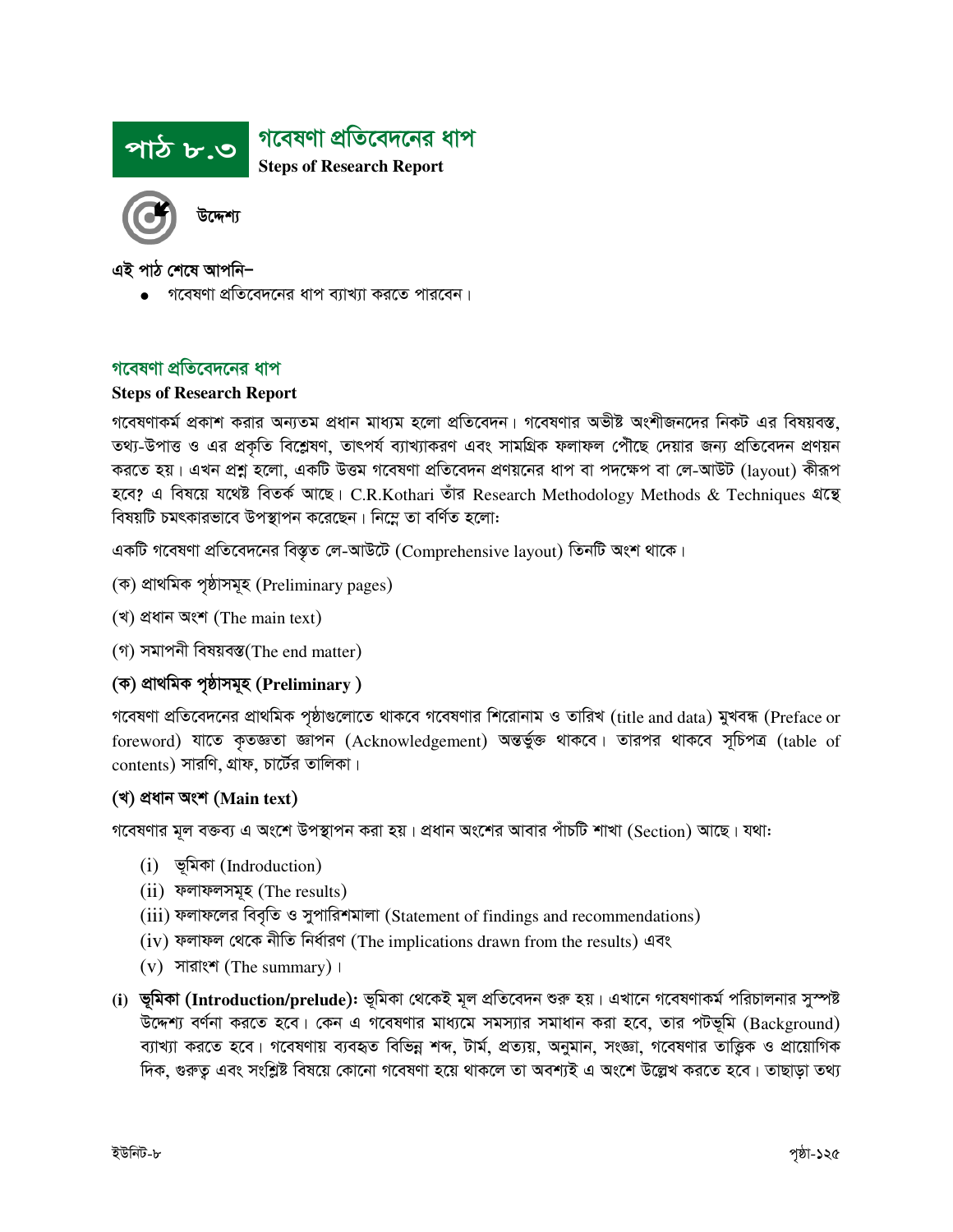সংগ্রহ, বিশ্লেষণ ও উপস্থাপনে কোন ধরনের পদ্ধতি (Methodology) ব্যবহৃত হবে তা পূর্ণাঙ্গভাবে ব্যাখ্যা করতে হবে। গবেষণার আওতা, সীমারেখা ও সীমাবদ্ধতাও ভূমিকায় অন্তর্ভুক্ত থাকবে।

- (ii) ফলাফল (Results): এটি গবেষণা প্রতিবেদনের একটি বিশেষ পর্যায়। এখানে থাকে গবেষণা থেকে প্রাপ্ত ফলাফলের সামঞ্জস্যপূর্ণ বিবরণ, ব্যাখ্যা ও বিশ্লেষণ। গবেষণায় ব্যবহৃত তথ্য উপাত্তের বৈধতার (Validation) জন্য বিভিন্ন পরিসংখ্যানিক টেবিল, গ্রাফ, চার্ট, পদ্ধতি, সফটওয়ার ব্যবহার করা হয়। প্রয়োজনে একাধিক অধ্যায়ের মাধ্যমেও তা উপস্থাপন করা হয়। গবেষণার তথ্য-উপাত্ত বিশ্লেষণের পর যদি দেখা যায়, গবেষণা ফলাফল শূন্য অনুমানের (Null hvpotheses) অনুকলে সমর্থিত হয়েছে বা সমর্থিত হয়নি, তাহলে বিকল্প অনুমান (Alternative hypotheses) ধরে নেয়া হয়। তাছাড়া এ পর্যায়ে ফলাফলের যথার্থতা (Validity) ও নির্ভরযোগ্যতা (Reliability) পরীক্ষা করা হয়।
- (iii) ফলাফলের বিবৃতি ও সুপারিশমালা (Statement of findings and recommendation): এ অংশে গবেষণা প্রতিবেদনে গবেষণা থেকে প্রাপ্ত ফলাফলের বিবৃতি ও সুপারিশসমূহ অপরিভাষায় (Non-technical language) উপস্থাপন করতে হবে, যাতে এর সাথে সংশ্লিষ্ট সকল পক্ষ খুব সহজেই বুঝতে পারে। যদি ফলাফলগুলো বিস্তৃত আকারে হয় অবশ্যই তা সংক্ষিপ্ত আকারে প্রকাশ করতে হবে।
- (iv) ফলাফল থেকে নীতি নিৰ্ধারণ (Implications of the results) : গবেষণা থেকে প্রাপ্ত ফলাফল ও সুপারিশসমূহ কীভাবে নীতি নির্ধারণে ব্যবহৃত হবে গবেষক বা প্রতিবেদক প্রতিবেদনে তা সুস্পষ্ট ও সংক্ষিপ্ত আকারে বর্ণনা করবেন যাতে এর সাথে সংশ্লিষ্ট পক্ষ ছাড়াও যেকোনো আগ্রহী পাঠকও তা সহজে বুঝতে পারে।
- (v) **সারাংশ** (Summary): এতে গবেষণার সংক্ষিপ্ত সারাংশ তুলে ধরা হয়। গবেষণার উদ্দেশ্য, সমস্যা, পদ্ধতি (methodology), প্রধান ফলাফলসমূহ এবং উপসংহার খুব সংক্ষিপ্ত আকারে আকষর্ণীয়ভাবে উপস্থাপন করা হয়।

(গ) সমাপনী বিষয়বস্ত (End matter): গবেষণা প্রতিবেদনের শেষে পরিশিষ্ট (appendices) লিপিবদ্ধ করা হয়। যেখানে অন্তৰ্ভুক্ত থাকে গবেষণায় ব্যবহৃত সকল প্ৰকার টেকনিক্যাল তথ্যাদি, প্রশ্নমালা, নমুনায়ন, গাণিতিক ডেরিভেশনস (mathematical derivations) ইত্যাদি। এরপর থাকে গ্রন্থপঞ্জি (Bibliography)। প্রতিবেদন প্রণয়নকালে যে সকল গ্রন্থ, থিসিস, অভিসন্দৰ্ভ, প্ৰবন্ধ, পত্ৰপত্ৰিকা, অনলাইন তথ্যাদির সাহায্য নেয়া হয়েছে সেগুলি নিৰ্দিষ্ট ফরম্যাটে গ্ৰন্থপঞ্জি প্ৰস্তুত করে শেষে যুক্ত করা হয়। সবশেষে সংযুক্ত করা হয় নির্ঘন্ট (Index)। সুতরাং পরিশেষে বলা যায়, উপরিউক্ত আলোচিত ধাপ বা পদক্ষেপ লে-আউট যথাযথভাবে অনুসরণ করা হলে একটি উত্তম গবেষণা প্রতিবেদন প্রণয়ন সম্ভব হবে বলে আশা করা যায়।

### সারসংক্ষেপ:

একটি গবেষণা প্রতিবেদনের লে-আউট তিনটি স্তরে বিভক্ত। যথা:(ক) প্রাথমিক অংশ (খ) প্রধান অংশ (গ) সমাপনী বিষয়বস্ত ।তিনটি অংশ যথাযথভাবে অনুসরণ করলে একটি উত্তম গবেষণা প্রতিবেদন প্রণয়ন সম্ভব।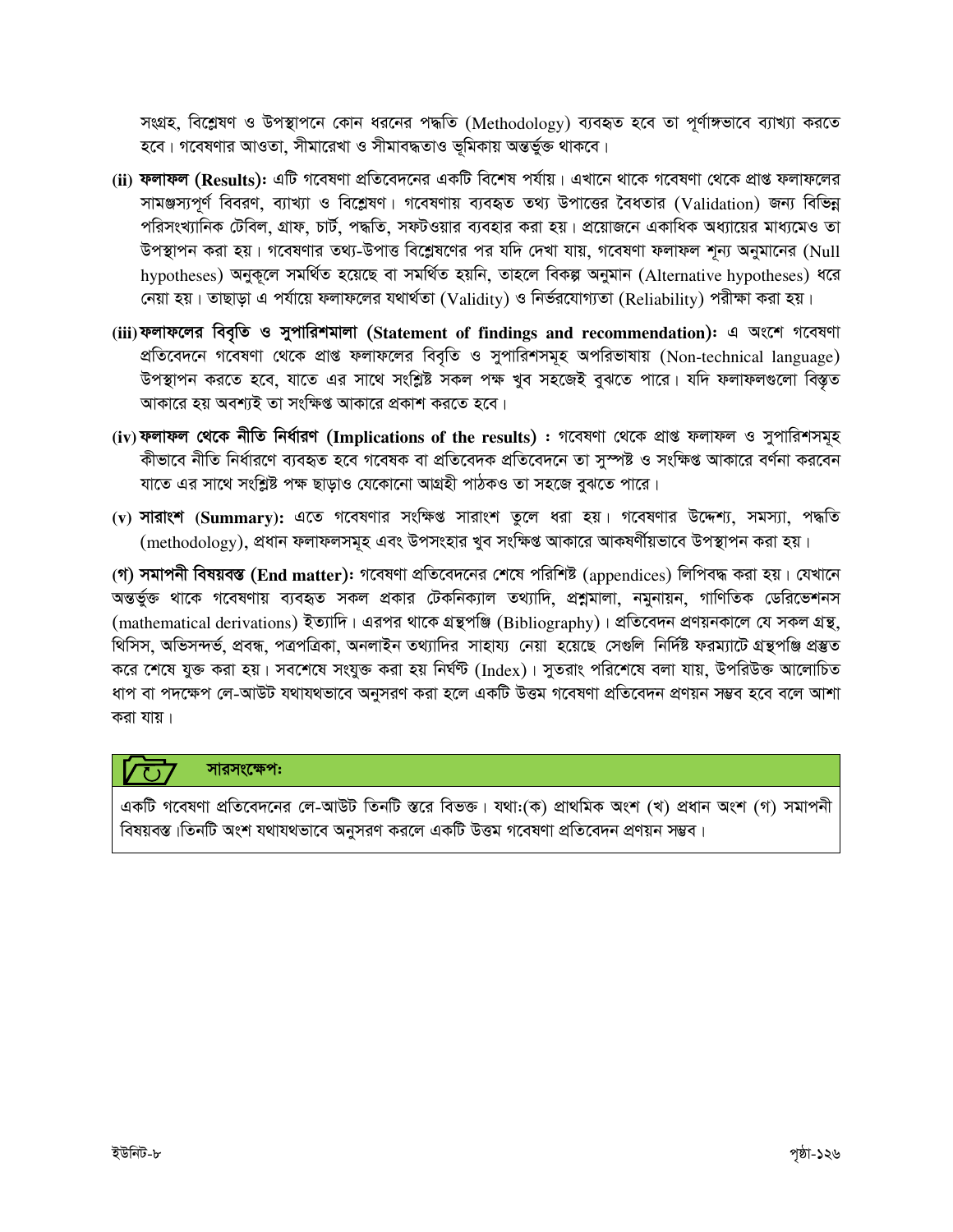#### গবেষণা প্রতিবেদনের বৈশিষ্ট্য ও গুণাবলি <u>পাঠ ৮.৪ </u>

**Characteristics and Qualities of a Good Resarch Report** 



এ পাঠ শেষে আপনি–

একটি উত্তম গবেষণা প্রতিবেদনের বৈশিষ্ট্য ও গুণাবলি বর্ণনা করতে পারবেন।

## গবেষণা প্রতিবেদনের বৈশিষ্ট্য ও গুণাবলি

#### **Characteristics and Qualities of a Good Resarch Report**

বিখ্যাত গবেষক Hans Raj এর মতে, 'একটি উত্তম প্রতিবেদনে কতগুলো মৌলিক ও অপরিহার্য বৈশিষ্ট্যাবলি এবং গুণাবলি থাকা একান্ত প্রয়োজন'। একটি উত্তম প্রতিবেদনের বৈশিষ্ট্য ও গুণাবলির ওপরই নির্ভর করে ঐ প্রতিবেদনের যথার্থতা ও নির্ভরযোগ্যতা। নিম্নে একটি উত্তম প্রতিবেদনের বৈশিষ্ট্য ও গুণাবলি সম্পর্কে আলোকপাত করা হলো;

- (১) স্পষ্ট চিন্তা (Clearity of thought) : গবেষণা প্রতিবেদনে গবেষকের চিন্তার প্রতিফলন অবশ্যই সুস্পষ্ট হতে হবে। তা না হলে গবেষণার সাথে সংশ্লিষ্টগণ গবেষণার ফলাফল বুঝতে পারবে না।
- (২) প্রত্যয়ের ব্যবহার (Use of concepts) : গবেষণায় ব্যবহৃত বিভিন্ন প্রত্যয়সমূহ সুস্পষ্টভাবে সংজ্ঞায়িত ও ব্যাখ্যা করতে হবে এবং তাদের ব্যবহারের উপযোগিতাও বিশ্লেষণ করতে হবে।
- (৩) পদবাচ্যের সতর্ক ব্যবহার (Careful use of terminology): প্রত্যেক গবেষণার নিজস্ব কিছু পরিভাষা ও পদবাচ্য আছে এবং এর আবার একাধিক অর্থও আছে। গবেষণা বা একাডেমিক উদ্দেশ্যে কী অর্থ প্রকাশ করছে তা সতর্কভাবে ব্যবহার ও সংজ্ঞায়িত করতে হবে।
- $(8)$  সহজ ও যথোপযুক্ত ভাষা (Easy and appropriate language): প্রতিবেদন প্রণয়নকালে দৃষ্টি রাখা প্রয়োজন যে, এর ভাষা অত্যন্ত সহজসরল ও বোধগম্য হয়। কোনো জটিল শব্দ বা বাক্য ব্যবহার না করাই শ্রেয়।
- (৫) ধারাবাহিকভাবে উপস্থাপন (Orderly presentation): গবেষণা প্রতিবেদনটি অবশ্যই ধারাবাহিকভাবে বা শঙ্ঘলাবদ্ধভাবে উপস্থাপন করা উচিত। এজন্য প্রতিবেদনটি অধ্যায়ভিত্তিক বিন্যাস করা প্রয়োজন। একটি উত্তম প্ৰতিবেদনে অধ্যায়, সেকশনস, সাব-সেকশনস থাকা উচিত।
- (৬) প্রয়োজনীয় তথ্য উপাত্তের সন্নিবেশ (Inclusinon of essential data) : গবেষকের নিকট প্রয়োজনীয় ও অপ্রয়োজনীয় উভয় প্রকার তথ্য উপাত্ত থাকে। গবেষণা প্রতিবেদনে যাতে সকল প্রয়োজনীয় তথ্য উপাত্ত অন্তর্ভুক্ত থাকে তা গবেষককে সুনিশ্চিত করতে হয়।
- (৭) উদ্বৃতি ও পাদটীকার ব্যবহার (Use of quolations and footnotes) : উদ্বৃতি হলো কোনো বিশেষজ্ঞের অভিমত হুবহু তুলে ধরা যাতে সংশ্লিষ্ট গবেষণাকর্মটি অধিক যৌক্তিক বা তাৎপর্যপূর্ণ হয়। আর পাদটীকা হলো গবেষণায় ব্যবহৃত তথ্য উপাত্তের মাধ্যমিক উৎস চিহ্নিত করার জন্য ব্যবহৃত পদ্ধতি। পাদটীকা প্রত্যেক পাতার শেষে বা প্রত্যেক অধ্যায়ের শেষে রেফারেন্স হিসেবে দিতে হয়।
- (৮) প্রতিবেদনের আকার (Size of the report) : গবেষণা প্রতিবেদনের গুণগত মান আকারের ওপর নির্ভর করে না। আকার ছোটো হলেই মান ভালো হবে না, আবার আকার বড় হলেই মান ভালো হবে তা ঠিক নয়। তবে আকার কাম্য হওয়া প্রয়োজন।
- (৯) বিশ্বাসযোগ্যতা (Authenticity): একটি উত্তম প্রতিবেদন অবশ্যই পাঠকের আত্নবিশ্বাসকে অনুপ্রাণিত করবে। এটা তখনই সম্ভব, যখন পাঠক বুঝতে পারবে প্রতিবেদনটি নির্ভরযোগ্য ও বিশ্বাসযোগ্য।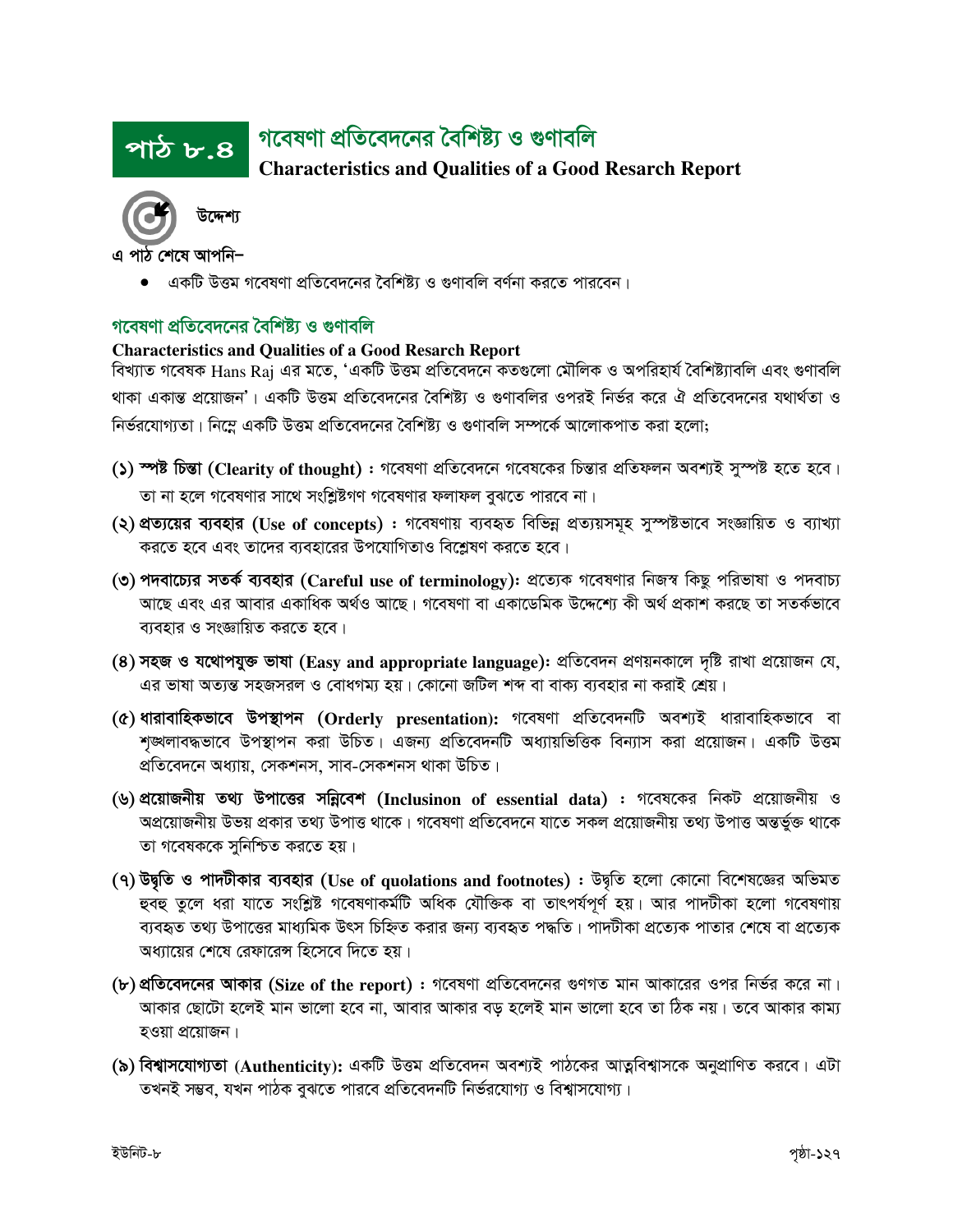- (১০) ভুলক্রটি স্বীকার (Confess apparent fault) : গবেষণার ক্ষেত্রে ভুলক্রটি হওয়াটাই স্বাভাবিক। মাঠ পর্যায়ের ্ন<br>পরিবেশ অনেকসময় অনিয়ন্ত্রিত থাকে। ফলে ভুলক্রটি হওয়ার সম্ভাবনা থেকে যায়। তাই এটা স্বীকার করে প্রতিবেদন রচনা করা উচিত।
- (১১) মুখবন্ধ (Preface) : গবেষণার মূল বক্তব্য মূখবন্ধের মধ্যে নিহিত থাকে। এটা লেখার সময় যদি গবেষক বা প্রতিবেদক দক্ষতার পরিচয় দেয়, তাহলে গবেষণার পাঠক অতি সহজেই তার অন্তনির্হিত নির্যাস গ্রহণ করতে পারে।
- (১২)পরবর্তী গবেষণার জন্য পরামর্শ (Advice for further research): প্রতিবেদনে গবেষক বস্তনিষ্ঠ উপসংহার ও সপারিশমালা প্রদানের পাশাপাশি পরবর্তী গবেষণার জন্য কিছু পরামর্শও দিয়ে থাকেন। পরিশেষে বলা যায়, একটি উত্তম প্রতিবেদনে উপরিল্লিখিত আলোচিত বৈশিষ্ট্যবলি ও গুণাবলি সুনিশ্চিত করার দায়িতু একজন উত্তম গবেষকের।

#### সারসংক্ষেপ  $\sqrt{37}$

একটি উত্তম গবেষণা প্রতিবেদনে কী কী থাকা উচিত এবং এর উপস্থাপনের রীতি কীরূপ হবে? এ বিষয়ে ধরাবাঁধা কোনো নিয়ম না থাকলেও একটি সুনির্দিষ্ট কাঠামো অনুসরণ করা হয়। গবেষণার শেষ পর্যায়ে এসে গবেষণা প্রতিবেদন প্রণয়ন গবেষকের জন্য একটি গুরুত্বপূর্ণ কাজ, যেখানে গবেষক তথ্য উপাত্তকে সংক্ষিপ্ত করে অনুমানের (Hypotheses) আলোকে বর্ণনা ও ব্যাখ্যা করেন। একট উত্তম গবেষণা প্রতিবেদনে সমস্যার বর্ণনা, গবেষণা পদ্ধতি, প্রাপ্ত ফলাফল, ফলাফলের অন্তনির্হিত প্রভাব, গবেষণার সারসংক্ষেপ ও রেফারেন্স দিয়ে প্রতিবেদনের সমাপ্তি টানা হয়।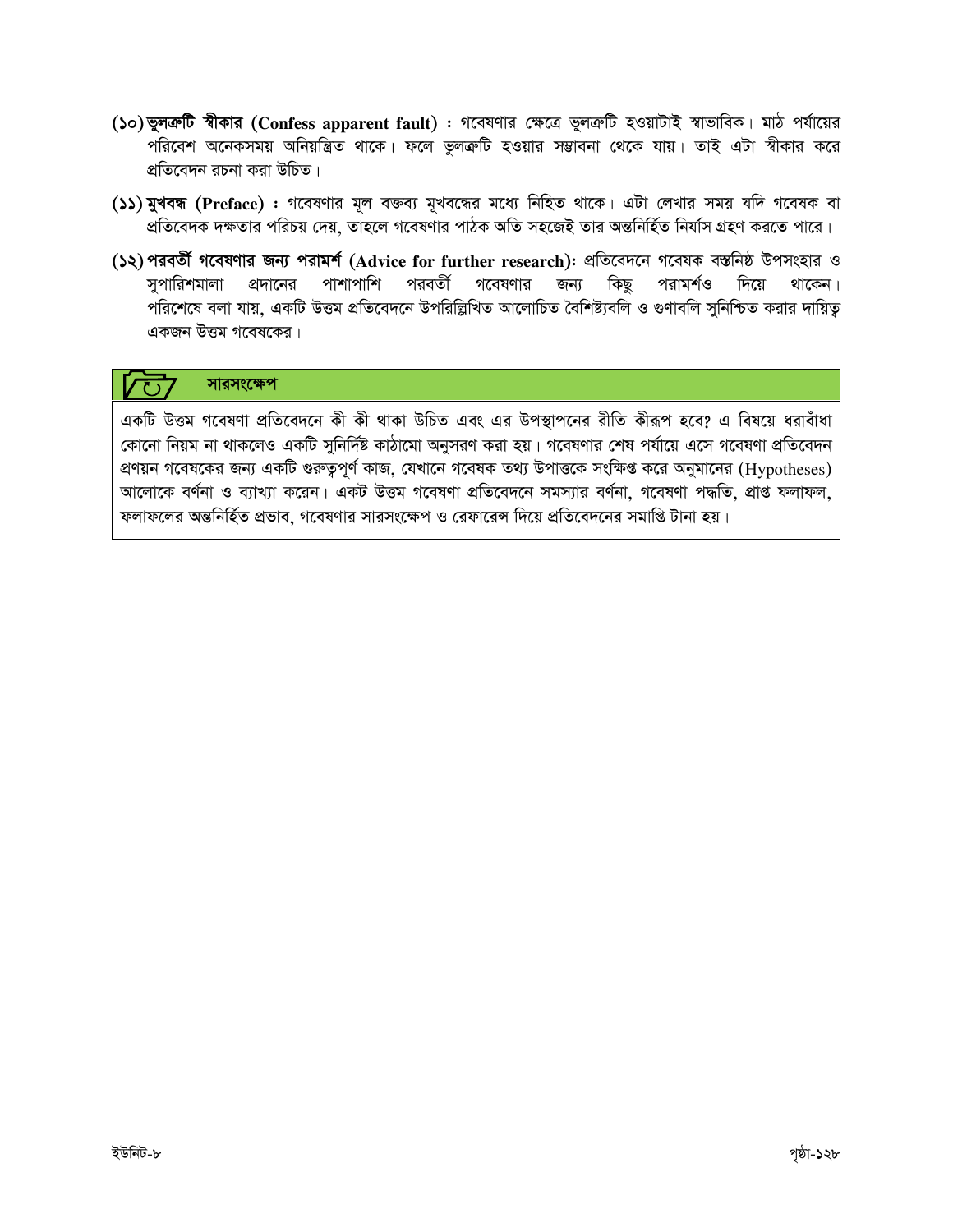#### গবেষণা প্ৰতিবেদন লিখনের গঠন কাঠামো পাঠ ৮.৫ **Structure of Writing a Research Report**



এ পাঠ শেষে আপনি–

গবেষণা প্রতিবেদন লিখনের কৌশল বা কাঠামো বর্ণনা করতে পারবেন।

### গবেষণা প্ৰতিবেদন লিখনের গঠন কাঠামো

#### **Structure of Writing a Research Report**

একটি ভালো গবেষণা প্রতিবেদন লেখার মৌলিক দিক হলো এর সঠিকতা ও স্পষ্টতা। নান্দনিকতা বা সাহিত্যের দৃষ্টিভঙ্গি থেকে প্রীতিকর রচনাশৈলী হলো এর একটি বাড়তি অলংকার। গবেষকের উদ্দেশ্য হচ্ছে গবেষণায় প্রাপ্ত ফলাফলগুলো তার অংশীজনের নিকট সহজ, সাবলীলভাবে প্রতিবেদনের মাধ্যমে উপস্থাপন করে পৌঁছান তাই বিভিন্ন বিষয়গুলো পরস্পরের সাথে কীভাবে সম্পর্কযুক্ত- তার ব্যাখ্যা প্রতিবেদনে প্রদান করতে হবে। একটি আকর্ষণীয় প্রতিবেদনের কিছু অংশের ক্রমানুক্রম (Syncronise) বিন্যাস্তকরণকে প্রতিবেদনের গঠন কাঠামো বা ফরম্যাট বলে। প্রতিবেদন লিখনের গঠন কাঠামো বা ফরম্যাট নিম্নে আলোচনা করা হলো:

(১) প্রারম্ভিক অংশ (Preliminary part) : প্রতিবেদনের প্রারম্ভিক অংশ প্রণয়নের জন্য আনুষ্ঠানিকতা বা কিছু নিয়মকানুন ও পদ্ধতি মেনে চলতে হয়। এর মধ্যে নিম্নোক্ত বিষয়সমূহ অন্তর্ভুক্ত থাকে।

(ক) গবেষণা বা প্রতিবেদনের শিরোনাম (Title of the research/report): প্রতিবেদন লিখনের প্রথমেই এর একটি সুন্দর ও অর্থবহ শিরোনাম প্রদান করতে হবে। শিরোনামটি হবে গবেষণার মূল বিষয় ও উদ্দেশ্যের সাথে সঙ্গতিপূর্ণ, সম্পষ্ট ও যথাযথভাবে সংক্ষিপ্ত।

(খ) শিরোনাম পৃষ্ঠা (Title page) : শিরোনাম পৃষ্ঠায় প্রতিবেদনের শিরোনাম, গবেষক বা প্রতিবেদকের পরিচিতি, প্রণয়নের তারিখ ও স্থান লিখিত থাকে। শিরোনাম পৃষ্ঠাটি আকর্ষণীয় হতে হবে।

(গ) হস্তান্তর পত্র (Letter of transmittal): সাধারণত গোপনীয় বা অত্যন্ত আনুষ্ঠানিক গবেষণা প্রতিবেদনের ক্ষেত্রে এই পত্র প্রদান করা হয়। গবেষণাকর্মটি কাকে হস্তান্তর করা হবে এ পত্রের মাধ্যমে তাকে উদ্দেশ্য করে লেখা হয়। এর মাধ্যমে প্রতিবেদক ও পাঠকের মধ্যে সম্পর্ক গড়ে ওঠে।

(ঘ) অনুমোদনপত্র (Letter of authorization): গবেষক বা প্রতিবেদক কোনো ব্যক্তি বা প্রতিষ্ঠান কর্তৃক প্রতিবেদন প্রণয়নে লিখিতভাবে ক্ষমতাপ্রাপ্ত হলে ঐ অনুমোদনপত্রটি শিরোনাম পৃষ্ঠার পরেই সংযুক্ত করতে হবে। এ ধরনের অনুমোদনে প্রতিবেদনের বিষয়বস্তু, আওতা, সীমাবদ্ধতা, বাজেট, সময়সীমা ইত্যাদি উল্লেখ থাকে।

(ঙ) মুখবন্ধ ও কৃতজ্ঞতা স্বীকার (Preface and acknowledgement): প্রতিবেদনে মুখবন্ধ থাকা জরুরি। প্রতিবেদনের আকার ছোটো হলে মুখবন্ধ না থাকলেও চলে। এতে বিষয় নির্বাচনের কারণ, সমস্যার রূপ-প্রকৃতি ও এর অন্তনির্হিত উদ্দেশ্য সম্পর্কে সংক্ষিপ্ত বর্ণনা থাকে। এর পরের পৃষ্ঠায় কৃতজ্ঞতা স্বীকার থাকে। এক্ষেত্রে গবেষক যাদের সাহায্য সহযোগিতা, পরামর্শ, আর্থিক সহায়তা, স্পন্সর নিয়েছেন তাদের নিকট কৃতজ্ঞতা স্বীকার করেন।

(চ) বিষয়, সারণি, চিত্র বা গ্রাফসূচি (Table of contents): প্রতিবেদনে উল্লিখিত বিষয়বস্তু এবং এতে ব্যবহৃত বিভিন্ন সারণি, চার্ট, গ্রাফ ইত্যাদি যাতে খুব সহজে খুঁজে বের করা যায়, তার জন্য প্রতিবেদনের প্রথমদিকেই বিষয়বস্তু, চাৰ্ট, গ্ৰাফ সম্পৰ্কে একটি সূচিপত্ৰ থাকা আবশ্যক।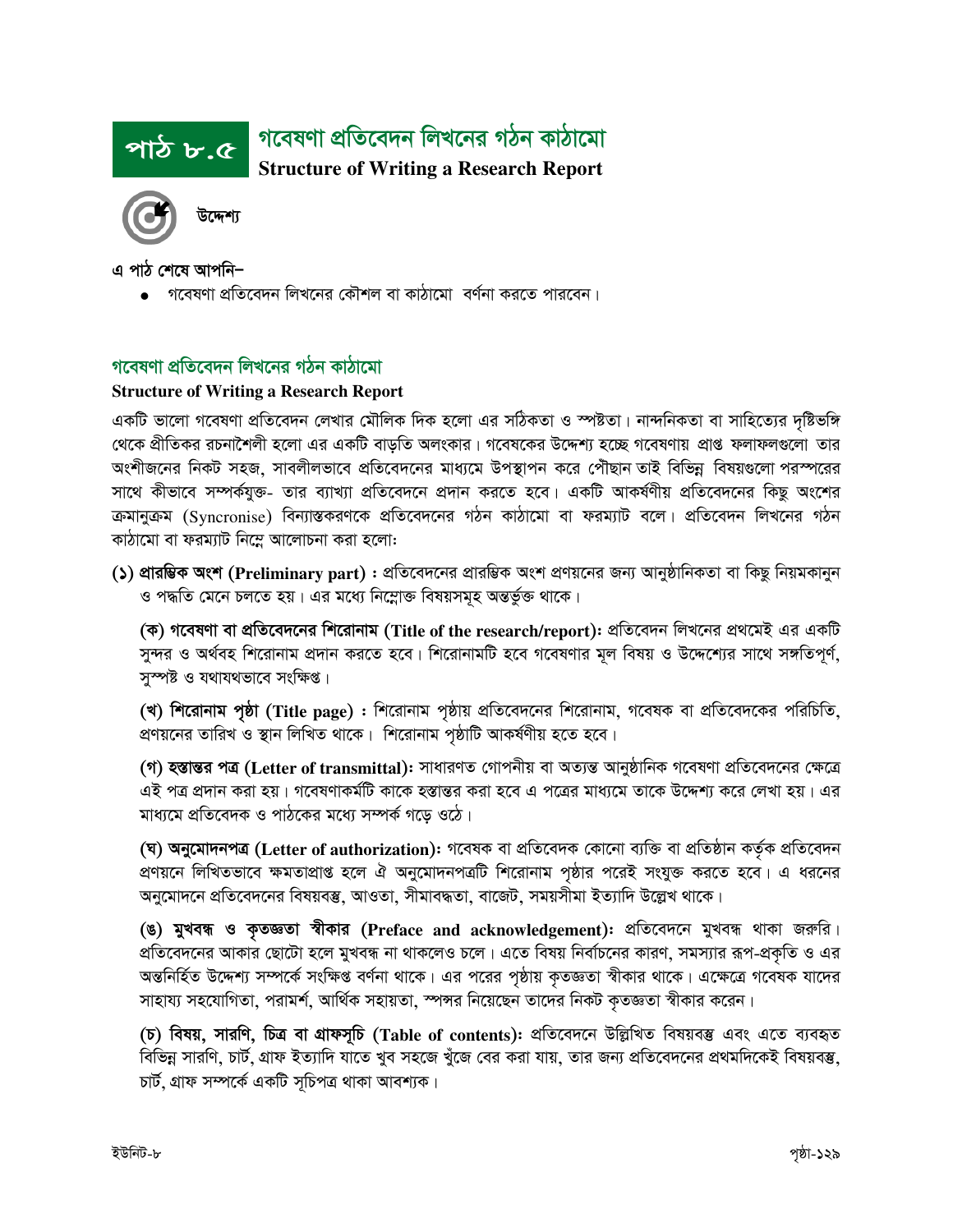(ছ) নিৰ্বাহী সারসংক্ষেপ (Executive summary): মূল প্রতিবেদন সংক্ষিপ্ত করে উপস্থাপন করা হলে তাকে নির্বাহী সারসংক্ষেপ বলে। এতে মূল প্রতিবেদনে বর্ণিত উদ্দেশ্য, ফলাফল, উপসংহার ও সুপারিশ সংক্ষিপ্তভাবে উল্লেখ থাকে। কোনো পাঠক একনজরে (at a glance) তা পাঠ করে মূল বিষয়বস্ত বুঝতে পারেন।

(২) মূল বিষয়বম্ভ (Main Body): গবেষণার মূল বিষয়বম্ভ প্রতিবেদনের এ অংশে উপস্থাপন করা হয়। এ অংশে নিম্ললিখিত উপাদানগুলো বিদ্যমান থাকে।

(ক) সূচনা বা ভূমিকা (Introduction/ Prelude): প্রতিবেদনের এ পর্যায়ে গবেষণার সূচনা বা ভূমিকা বর্ণনা করতে হয়। মূলত: এখান থেকেই পৃষ্ঠা নম্বর শুরু করতে হয় এবং এর পূর্বের পৃষ্ঠাগুলোতে রোমান নম্বর ব্যবহার করা হয়। গবেষণার মূল বিষয়বস্তুর সংক্ষিপ্ত উপস্থাপনা থাকে ভূমিকায়। ভূমিকা যতো সংক্ষিপ্ত হয়, ততোই ভালো।

(খ) গবেষণা পদ্ধতি (Research methodology): গবেষণার হৃদয় হলো এই অংশ। অর্থাৎ গবেষণা কর্মটি কীভাবে পরিচালিত হলো এবং কীভাবে কোন তথ্য ব্যবহার করে, কী পরিসংখ্যানিক অর্থাৎ গবেষণা পদ্ধতি ব্যবহার করে তথ্য সংগ্রহ, প্রক্রিয়াকরণ ও বিশ্লেষণ করা হয়েছে তার বিস্তারিত উল্লেখ থাকে। নমুনার আকার, তথ্য উপাত্ত সংগ্রহের উপায়-উপকরণাদি, গবেষণা নকশা ইত্যাদি অন্তর্ভুক্ত থাকে।

(গ) **ফলাফল (Findings) :** গবেষণার ফলাফল প্রতিবেদনের এ অংশে তথ্য উপাত্তের সাথে উপস্থাপন করা হয়। প্রয়োজনে টেবিল, চার্ট, গ্রাফ প্রভৃতি বিষয় ফলাফল উপস্থাপনে ব্যবহার করা যেতে পারে। এ অংশে তথ্য উপাত্ত বিশ্লেষণ করতে হয় এবং প্রাপ্ত ফলাফলের নির্ভরযোগ্যতা ও যথার্থতা যাচাই বাছাই করা হয়।

(ঘ) উপসংহার ও সুপারিশ (Coclusion and recommendation): এটা মূল প্রতিবেদনের শেষাংশে থাকে। মূল বিষয়বস্তু ও প্রাপ্ত ফলাফলের ওপর ভিত্তি করে প্রতিবেদনের উপসংহার টানা হয়। সুপারিশ হলো গবেষক বা প্রতিবেদকের নিজস্ব মতামত। এ অংশে তিনি উপসংহারের আলোকে বিভিন্ন বিকল্প সমাধানের ইঙ্গিত দিয়ে সুপারিশ পেশ করেন।

(৩) পরিশিষ্ট (Appendix): এ অংশটি অত্যন্ত বম্ভগত ও তথ্য ভাণ্ডার হিসেবেও পরিচিত। সাধারণত নিম্নলিখিত বিষয়গুলো এ অংশে স্থান পায়।

(ক) গ্রন্থপঞ্জি (Bibliography): এ পর্যায়ে বিভিন্ন গ্রন্থ, পত্রপত্রিকা, সাময়িকীতে বা জার্নালে প্রকাশিত প্রবন্ধ, অপ্রকাশিত থিসিস, অভিসন্দর্ভ, গবেষণা মনোগ্রাফ যা থেকে তথ্য নেয়া হয়েছে তা উল্লেখ করতে হবে। এক্ষেত্রে লেখকের নামের সাথে বই বা প্রবন্ধের নাম, প্রকাশকের নাম, সাল, তারিখ, পৃষ্ঠা ইত্যাদি বর্ণমালার ক্রমানুযায়ী সাজিয়ে লেখা হয়।

এখানে উল্লেখ্য যে, গবেষণার মূল বিষয়বস্তু বর্ণনায় যে পাদটীকা (Footnotes) ব্যবহার করা হয়, সেগুলোও গ্রন্থপঞ্জিতে অন্তর্ভুক্ত করতে হয়। Bibliography ও Footnotes লেখার শৈলী (Style) হিসেবে শিকাগো সাইটেশন শৈলী (Chicago citation style) ও আধুনিক ভাষা সমিতি বা MLA (Modern Language Association) শৈলী ব্যবহার করা হয়। MLA শৈলী বা ফরম্যাটটি সাহিত্য, সংস্কৃতি, ভাষা, লিবারেল আর্টস, এবং মানবিক, সামাজিক বিজ্ঞান ও ব্যবসায় শিক্ষা সংশ্লিষ্ট গবেষণা প্রতিবেদন প্রণয়নে অনুসরণ করা হয়।

(খ) সংযুক্তি (Annexures): প্রতিবেদনের এ অংশে সে সকল বাড়তি তথ্যাদি থাকে যা মূল প্রতিবেদনকে হৃদয়ঙ্গম করতে সাহায্য করে। এ অংশে সাধারণত প্রশ্নমালা, কার্য বিভাজন তালিকা (Work Breakdown Schedule বা WBC), বিভিন্ন ধরনের ছক, টীকা, মানচিত্র ইত্যাদি সংযুক্ত করা হয় ।

(গ) **নির্ঘন্ট (Index):** প্রতিবেদন ও গ্রন্থাদির মূল বিষয়বস্তুর বর্ণনাক্রমিক উপস্থাপনাকে নির্ঘন্ট বলে। এটা দেখে অতি অল্প সময়ে প্রয়োজনীয় তথ্য বের করা যায়।

(ঘ) গবেষক বা প্রতিবেদকের স্বাক্ষর ও তারিখ (Signature and date of the Researcher): কোনো কোনো প্রতিবেদনে সবশেষে গবেষক বা প্রতিবেদকের স্বাক্ষর ও তারিখ থাকে। ছাপানো প্রতিবেদনে স্বাক্ষরের পরিবর্তে নামও থাকতে পারে।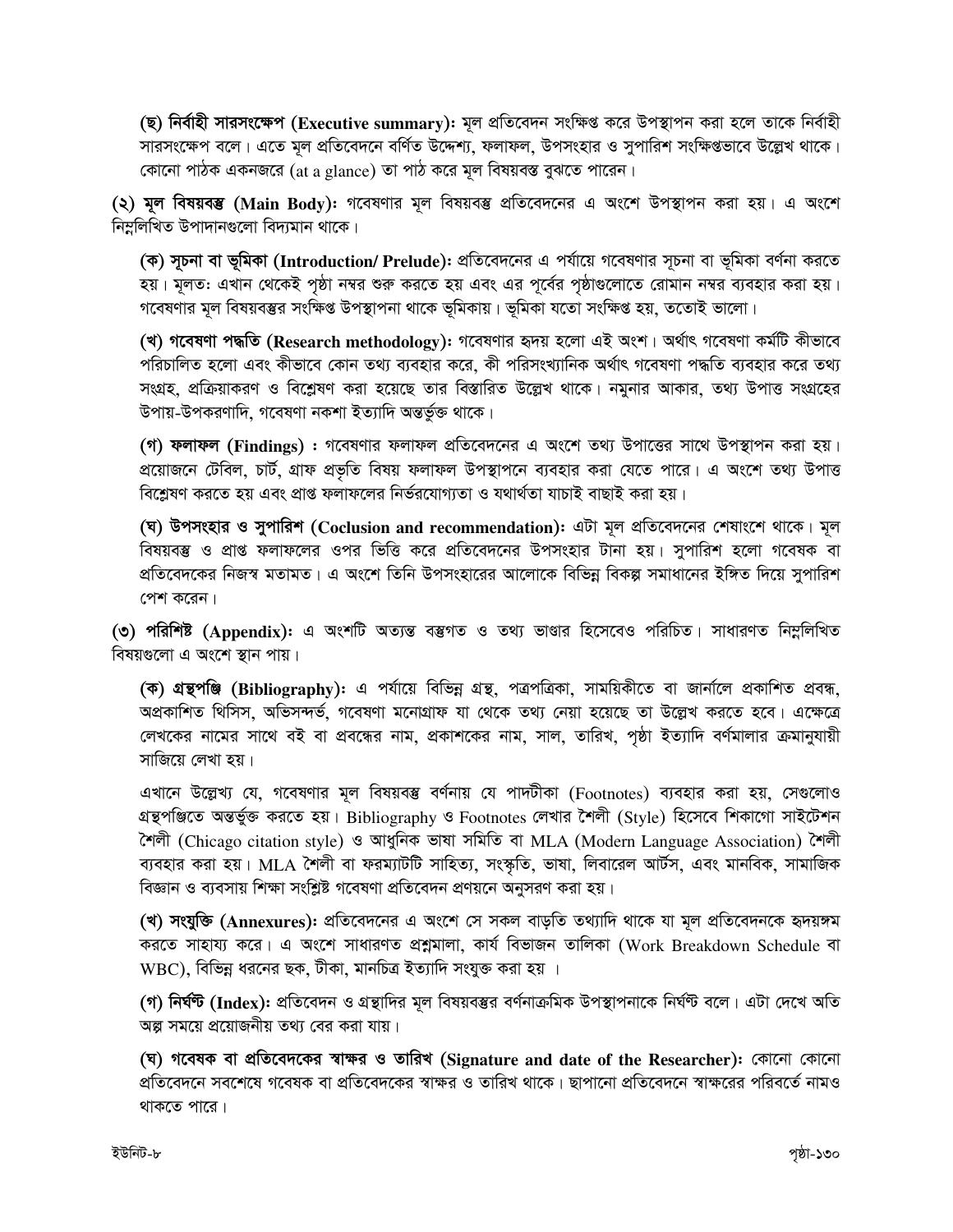সুতরাং পরিশেষে বলা যায়, উপরিউক্ত আলোচিত কাঠামো বা ফরম্যাটটি যথাযথভাবে অনুসরণ করলে যেকোনো গবেষক বা প্রতিবেদক একটি উত্তম গবেষণা প্রতিবেদন লিখতে সক্ষম হবেন।

#### সারসংক্ষেপ

প্রতিবেদন লিখনের জন্য একটি বিস্তারিত কাঠামো বা ফরম্যাট অন্যভাবে বলা যায় রূপরেখা প্রণয়ন করা খুবই গুরুতুপূর্ণ। কিছু অভিজ্ঞ গবেষক বা প্রতিবেদক রয়েছেন, যারা প্রতিবেদনের রূপরেখা কী হবে, সে সম্পর্কে ধারণা নিয়ে কাগজ কলম বা একটি কম্পিউটার নিয়ে বসে পড়লেই, তাঁদের গবেষণার একটি স্পষ্ট এবং সুসংগঠিত বর্ণনা লিখতে সক্ষম হন। তবে নব্য গবেষকদের জন্য এ পদ্ধতি অনুসরণ করা কঠিন। প্রথমে তাদের নিরষ্কুশভাবে মনোনিবেশ করতে হবে কী লিখতে হবে? এরজন্য প্রথমে প্রতিবেদনের একটি কংকালসার (Skeleton) বা কাঠামো বা ফরম্যাট নির্মাণ করতে হবে এবং এরপর পরীক্ষা করে দেখতে হবে যে, আর কোনো গুরুতুপূর্ণ বিষয় যুক্ত করার প্রয়োজন আছে কিনা। রূপরেখা প্রণয়ন করার পর দেখতে হবে গুরুতুপূর্ণ কোনো কিছু বাদ পড়েছে কিনা এবং ধারণাগুলো যৌক্তিকভাবে বিভক্ত করা হয়েছে কিনা তা আবার পর্যালোচনা করা।